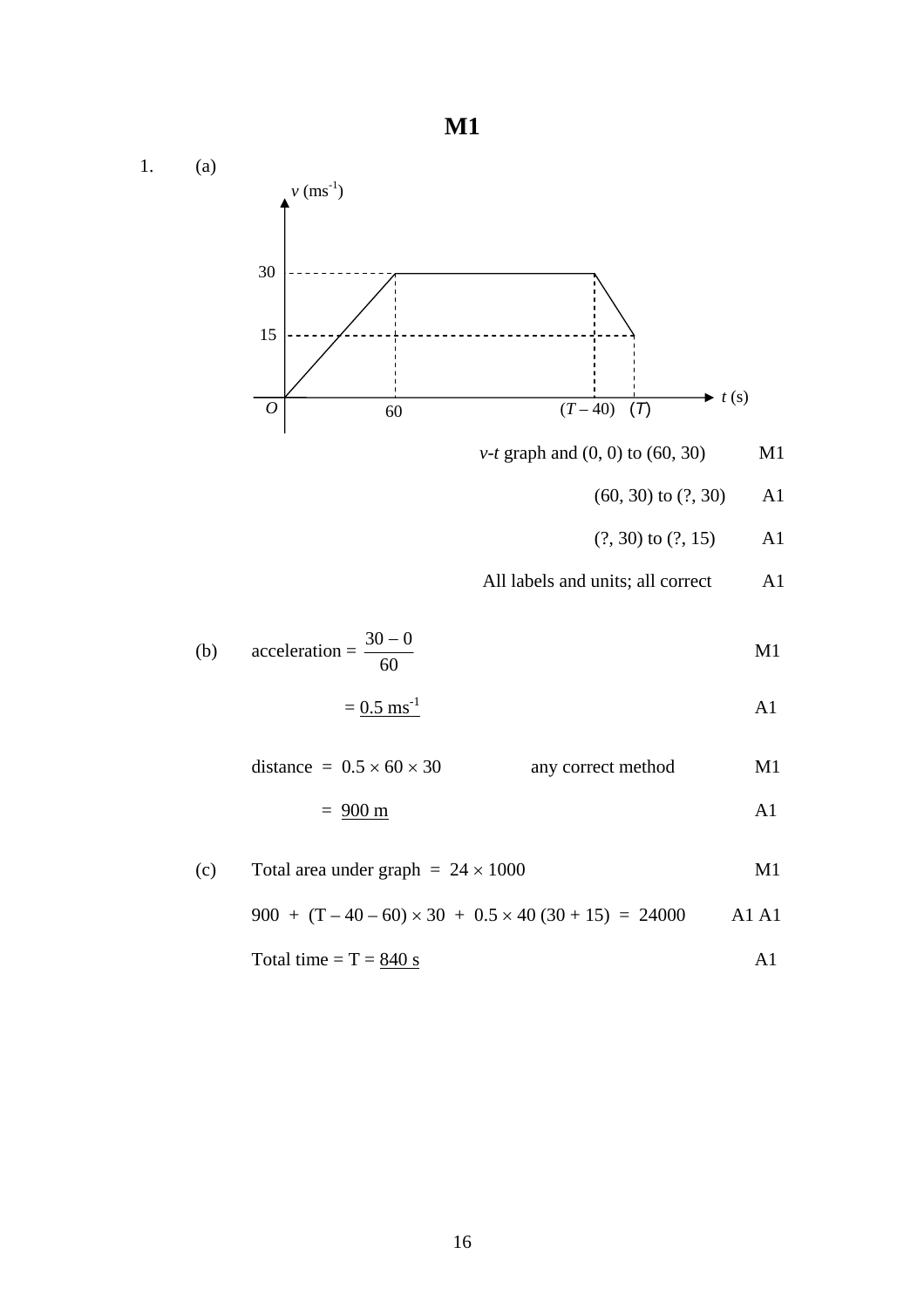2. (a)



| N2L applied to trunk | $dim.$ correct, R and $80g$ opposing | M1 |
|----------------------|--------------------------------------|----|
|                      |                                      |    |

$$
80g - R = 80 \times 0.3
$$

$$
R = 760 \text{ N} \qquad \text{cao} \qquad \text{A1}
$$

(b)



| N2L applied to trunk | $\dim$ correct, R and 80g opposing | M1 |
|----------------------|------------------------------------|----|
|                      |                                    |    |

$$
R - 80g = 80 \times 0.2
$$

$$
R = 800 N \qquad \text{cao} \qquad \text{A1}
$$

(c) 
$$
R = 80g
$$
 since  $a = 0$   
=  $784 N$  B1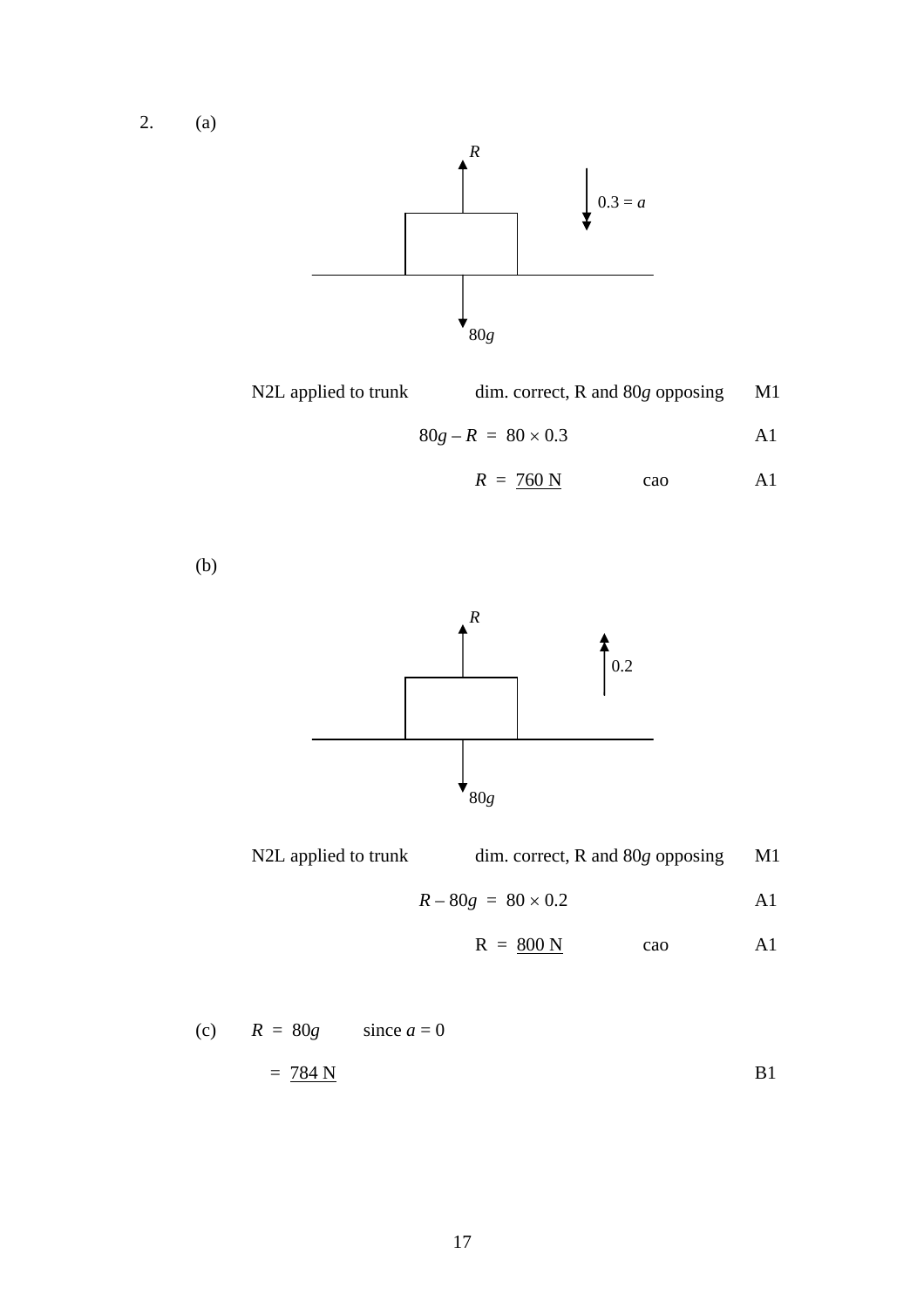3. (a) Using  $v = u + at$  with  $u = 0$ ,  $t = 0.8$ ,  $a = (\pm) 9.8$  (downwards positive) M1 M1

$$
v = 0 + 9.8 \times 0.8
$$
 A1

$$
v = 7.84 \text{ ms}^{-1}
$$

(b) Using 
$$
v^2 = u^2 + 2as
$$
 with  $u = u$ ,  $s = 0.9$ ,  $v = 0$  (upwards positive) M1

$$
0 = u^2 - 2 \times 9.8 \times 0.9
$$

$$
u = \underline{4.2 \text{ ms}^{-1}}
$$

Coefficient of restitution = 
$$
\frac{4 \cdot 2}{7 \cdot 84} = \left(\frac{15}{28}\right)
$$
 M1

$$
= 0.536 \text{ (to 3 sig figs)} \qquad \text{ft } u, v \qquad \text{A1}
$$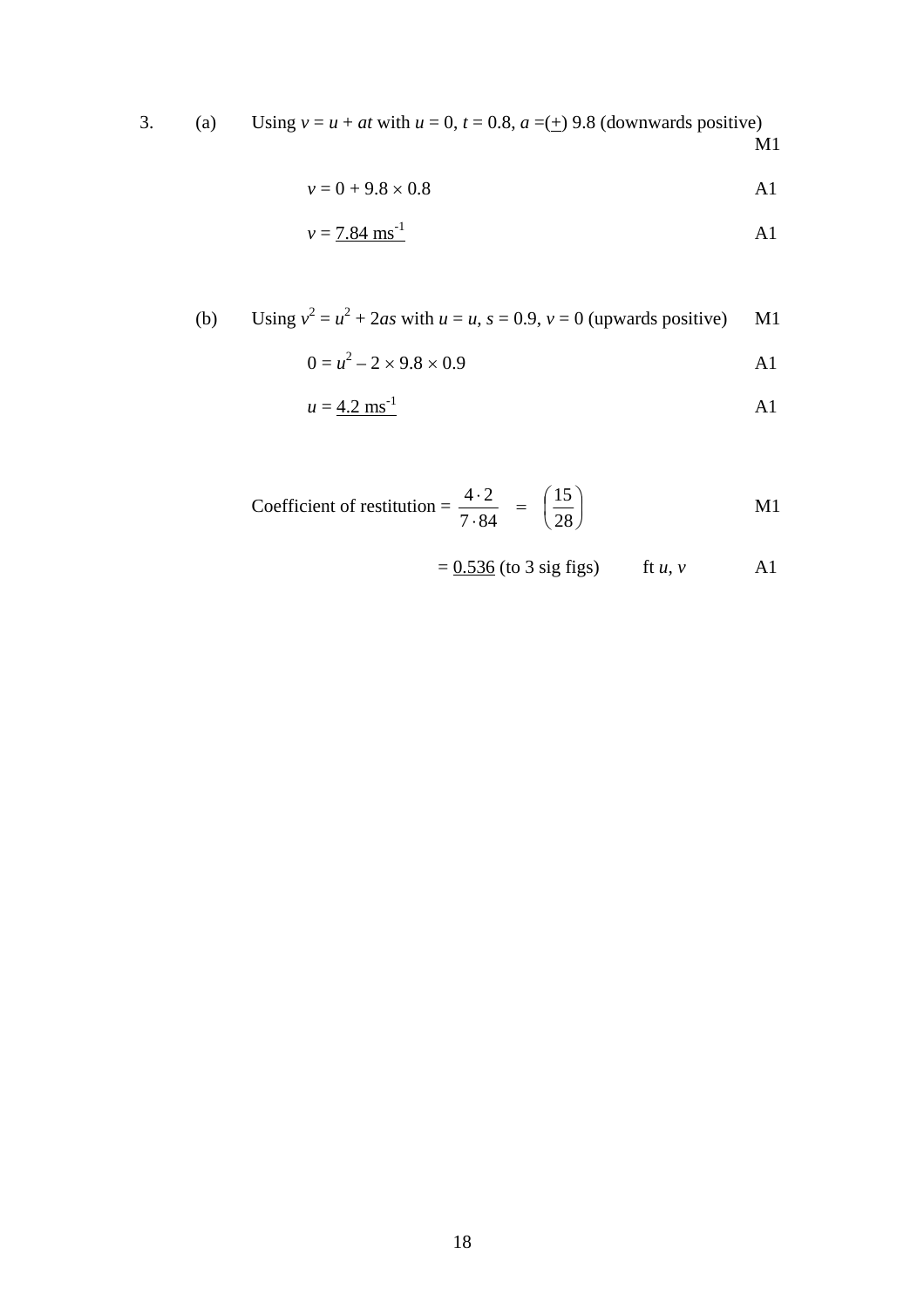4. (a)



Conservation of momentum M1

$$
3 \times 8 + 7 \times 5 = 3v_A + 7v_B
$$

Restitution M1

$$
v_B - v_A = -0.4(5-8)
$$
 A1

 $-7 v_A + 7v_B = 8.4$  $3 v_A + 7v_B = 59$ Subtract  $10 v_A = 50 6$  m1

$$
v_A = 5.06 \text{ ms}^{-1} \qquad \text{cao} \qquad \text{A1}
$$

$$
v_B = 6.26 \text{ ms}^{-1} \qquad \text{cao} \qquad \text{A1}
$$

(b) Impulse required = change in momentum of *B* used M1  $= 7(6.26 - 5)$  $= 8.82 \text{ Ns}$  ft  $v_B > 5$  A1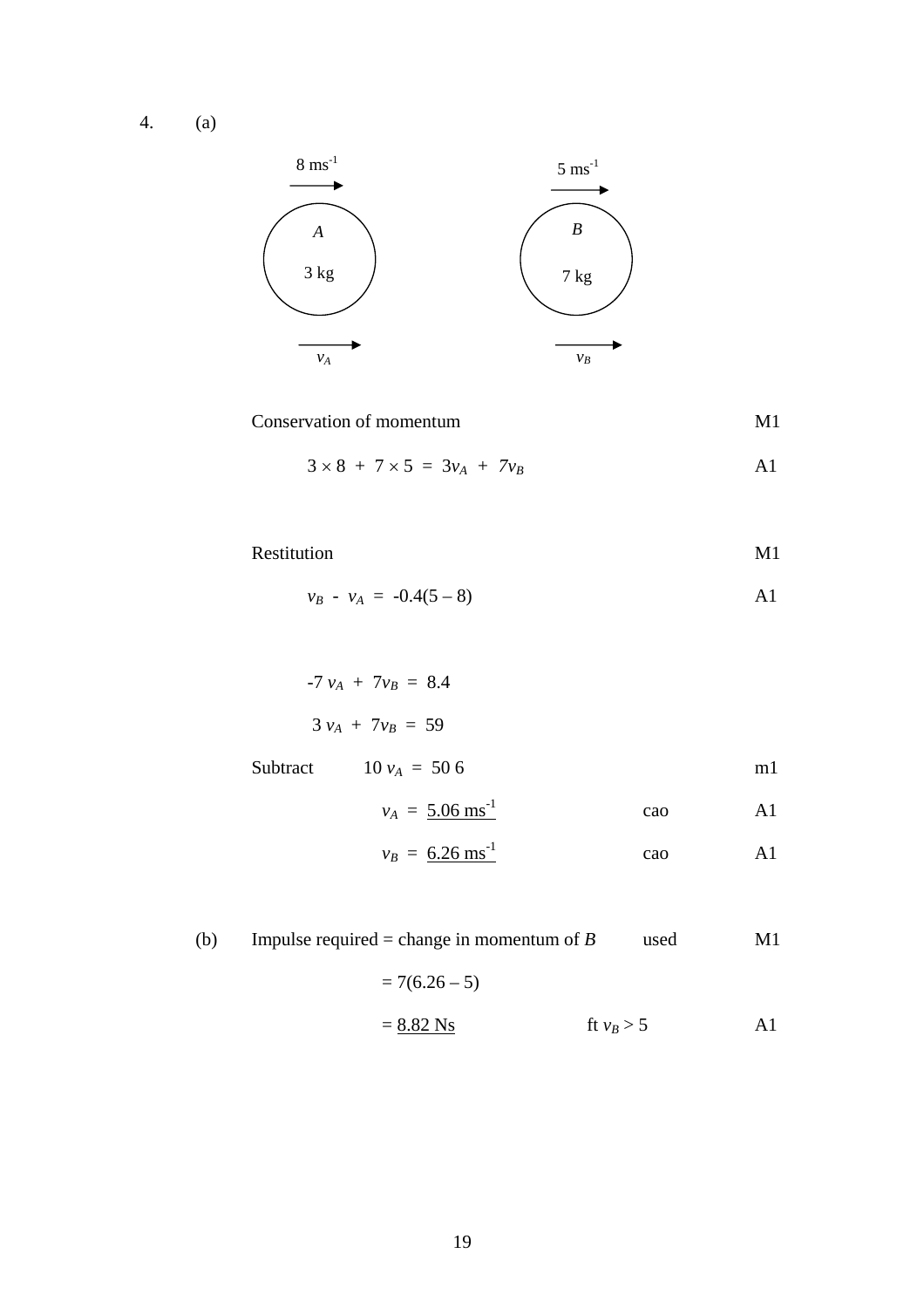

Resolve in direction parallel to 70 N ( $\rightarrow$ ) all forces M1

$$
P\cos\theta + 90\cos 60^\circ = 70 + 50\cos 80^\circ
$$
 A1

$$
P\cos\theta = 33.6824
$$

Resolve in direction perpendicular to 70 N  $($ <sup> $\dagger)$ </sup> all forces M1

$$
P\sin\theta = 90\sin 60^\circ + 50\sin 80^\circ
$$
 A1

 $P\sin\theta = 127.1827$ 

$$
P = \sqrt{33.6824^2 + 127.1827^2}
$$
 M1

$$
P = \underline{131.6 \text{ N}} \qquad \text{ft} \qquad \text{A1}
$$

$$
\theta = \tan^{-1} \left( \frac{127 \cdot 1827}{33 \cdot 6824} \right) \tag{M1}
$$

$$
\theta = 75.2^{\circ} \qquad \text{ft} \qquad \text{A1}
$$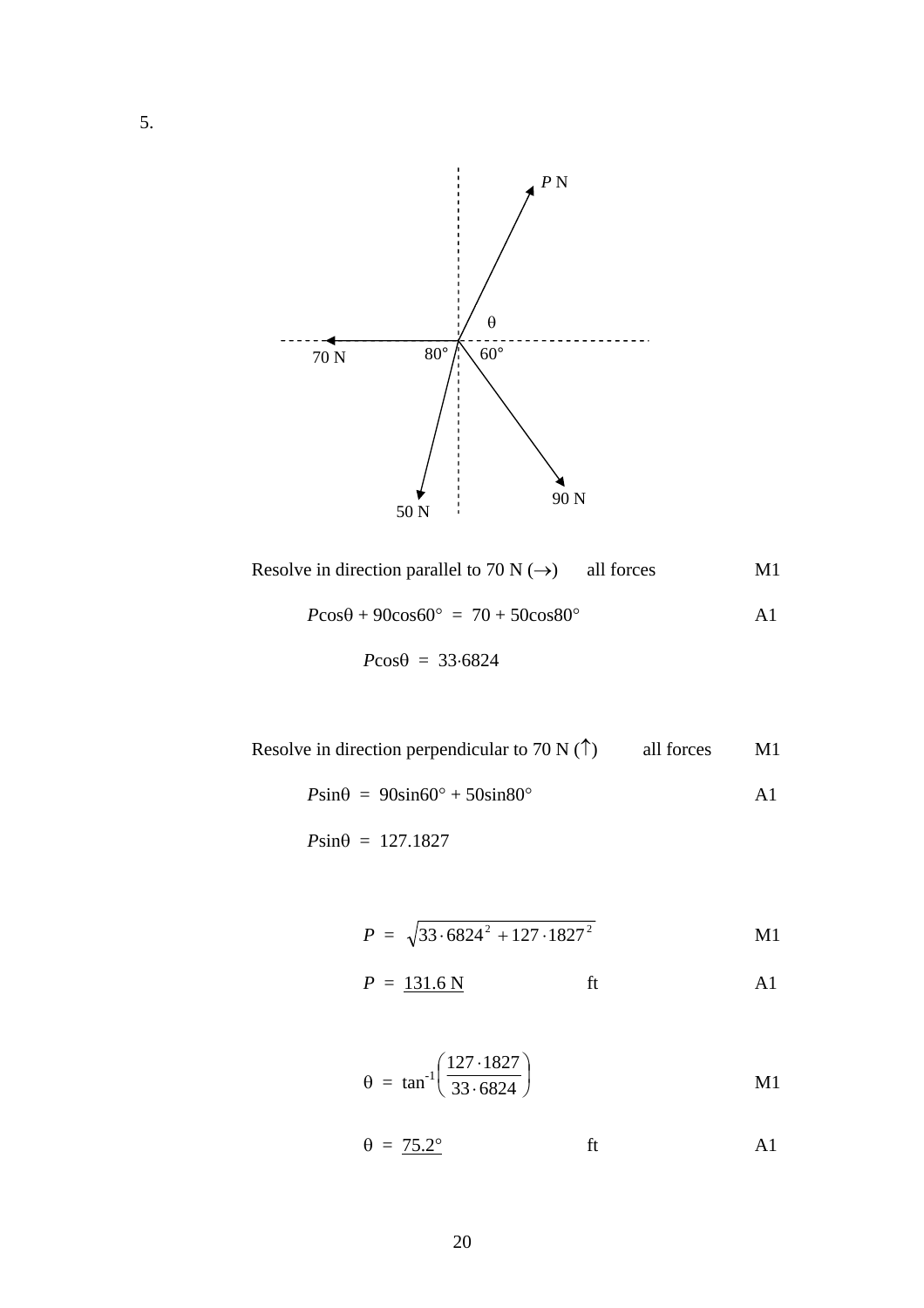6. (a)



| At A, resolve vertically $R = 5g$           |  |  |
|---------------------------------------------|--|--|
| Limiting friction = $\mu R = 0.4 \times 5g$ |  |  |

$$
F = 19.6 \text{ N}
$$

N2L applied to *B* M1

$$
3g - T = 3a \qquad \qquad \text{A1}
$$

N2L applied to *A* M1

 $T - F = 5a$  ft *F* A1

| Adding | $8a = 3 \times 9.8 - 19.6$   |     | m I |
|--------|------------------------------|-----|-----|
|        | $a = 1.225$ ms <sup>-2</sup> | cao |     |

$$
T = 25.725 \text{ N} \qquad \text{cao} \qquad \text{A1}
$$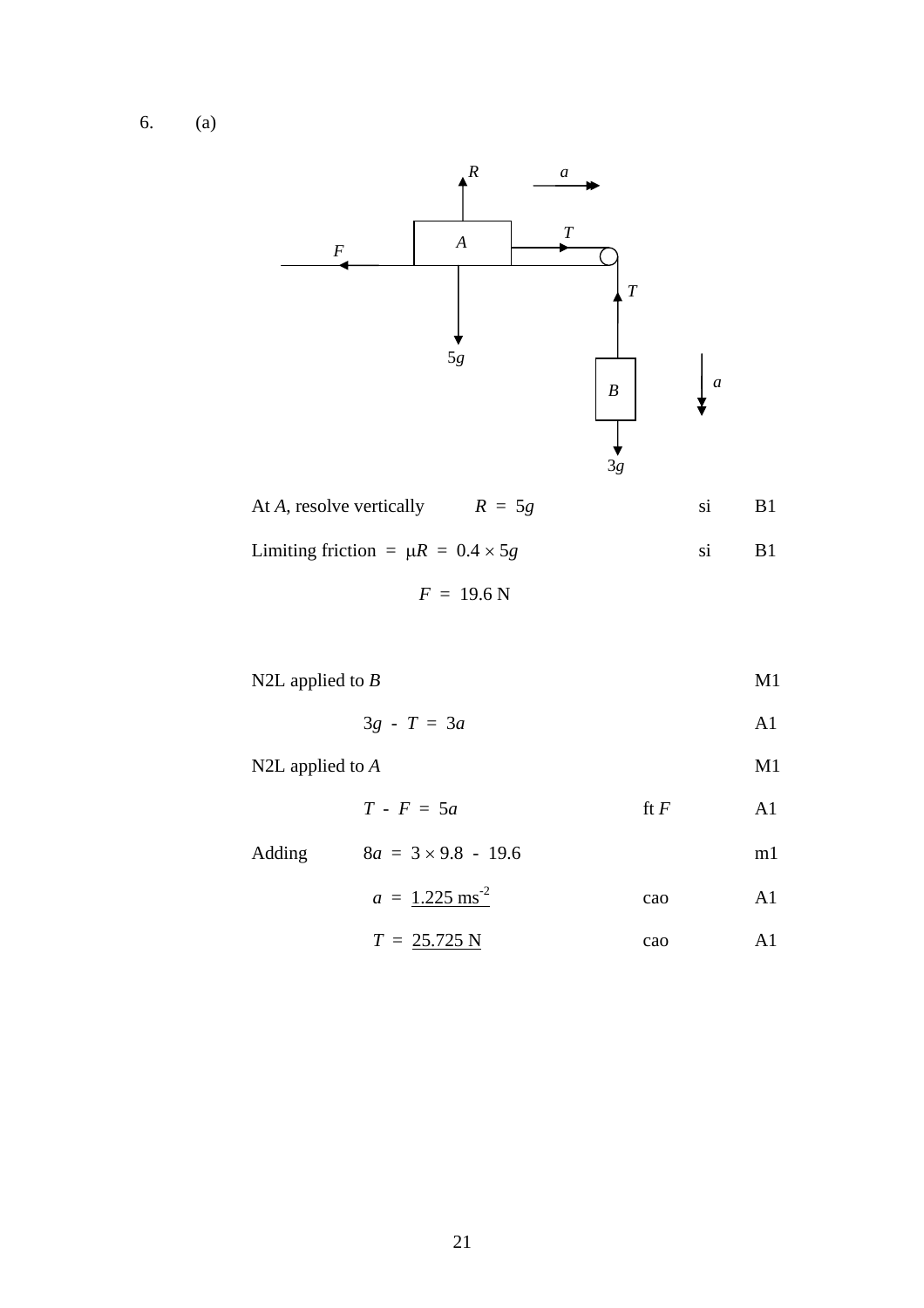(b) Least value of  $\mu$  is given by  $a = 0$  M1

$$
3g - 5\mu g = 0 \qquad \qquad \text{m1}
$$

$$
least \mu = 0.6 \qquad \qquad \text{cao} \qquad \qquad \text{A1}
$$

7.



Resolve vertically

\n
$$
R = 5g + 3g + 2g
$$
\n
$$
= 10g
$$

$$
= 98 \text{ N}
$$

Moments about C all forces M1

$$
5gx = 3g(1-x) + 2g(2-x)
$$
  
\n
$$
5x = 3 - 3x + 4 - 2x
$$
  
\n
$$
10x = 7
$$
  
\n
$$
x = 0.7
$$
  
\nA1